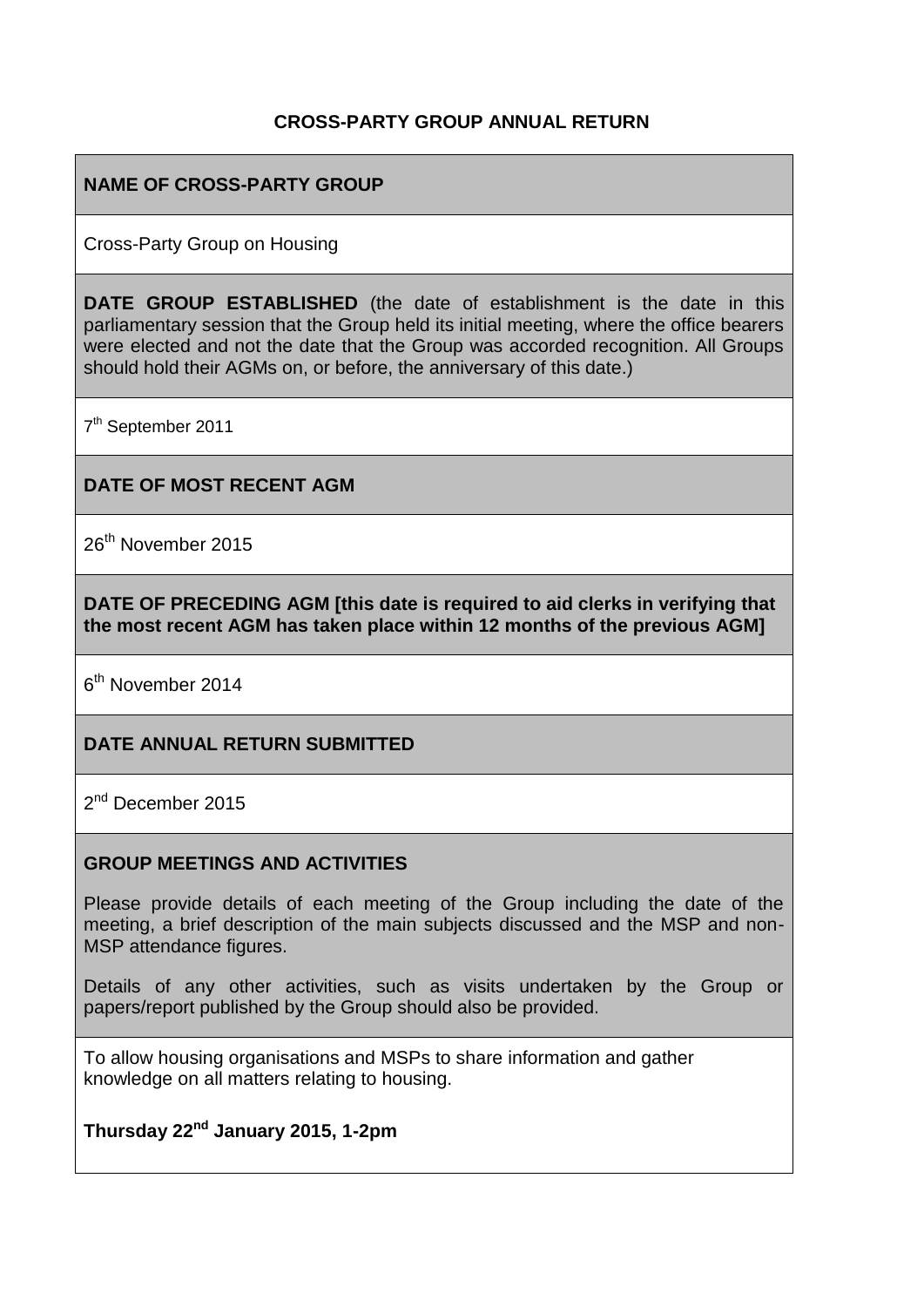The work of Care and Repair Scotland as an example of the Housing movement bringing solutions to, and jointly working with, Health and Social Care.

Presented by Graham Harper, Care and Repair Edinburgh

Barriers faced by disabled people in accessing suitable housing across Scotland, and solutions to improve accessibility.

Presented by Susie Fitton, Capability Scotland and Grant Carson, Glasgow Centre for Inclusive Living

Present: 2 MSP members, 8 non-MSP members

# **Thursday 26th March 2015, 1pm-2pm**

Shelter Scotland's "Make Renting Right" Campaign

- Presented by Fiona King, Campaigns and Public Affairs Manager, Shelter **Scotland** 

How Scotland Lives – a new piece of in-depth polling research into the nation's housing needs and aspirations

- Presented by Caroline Cuthbertson, Head of Commercial Banking Scotland, Bank of Scotland

Present: 2 MSP members, 13 non-MSP members

**Thursday 28 th May 2015, 1pm-2pm**

Housing (Scotland) Act 2014 with a focus on social housing and private rented sector implications

Presented by Margaret Burgess MSP, Minister for Housing and Welfare

Present: 2 MSP members, 21 non-MSP members

# **Thursday 24th September 2015, 1pm-2pm**

Affordable housing and its impact on rural local economies

- Presented by Derek Logie, Chief Executive, Rural Housing Scotland.

Present: 2 MSP members, 12 non-MSP members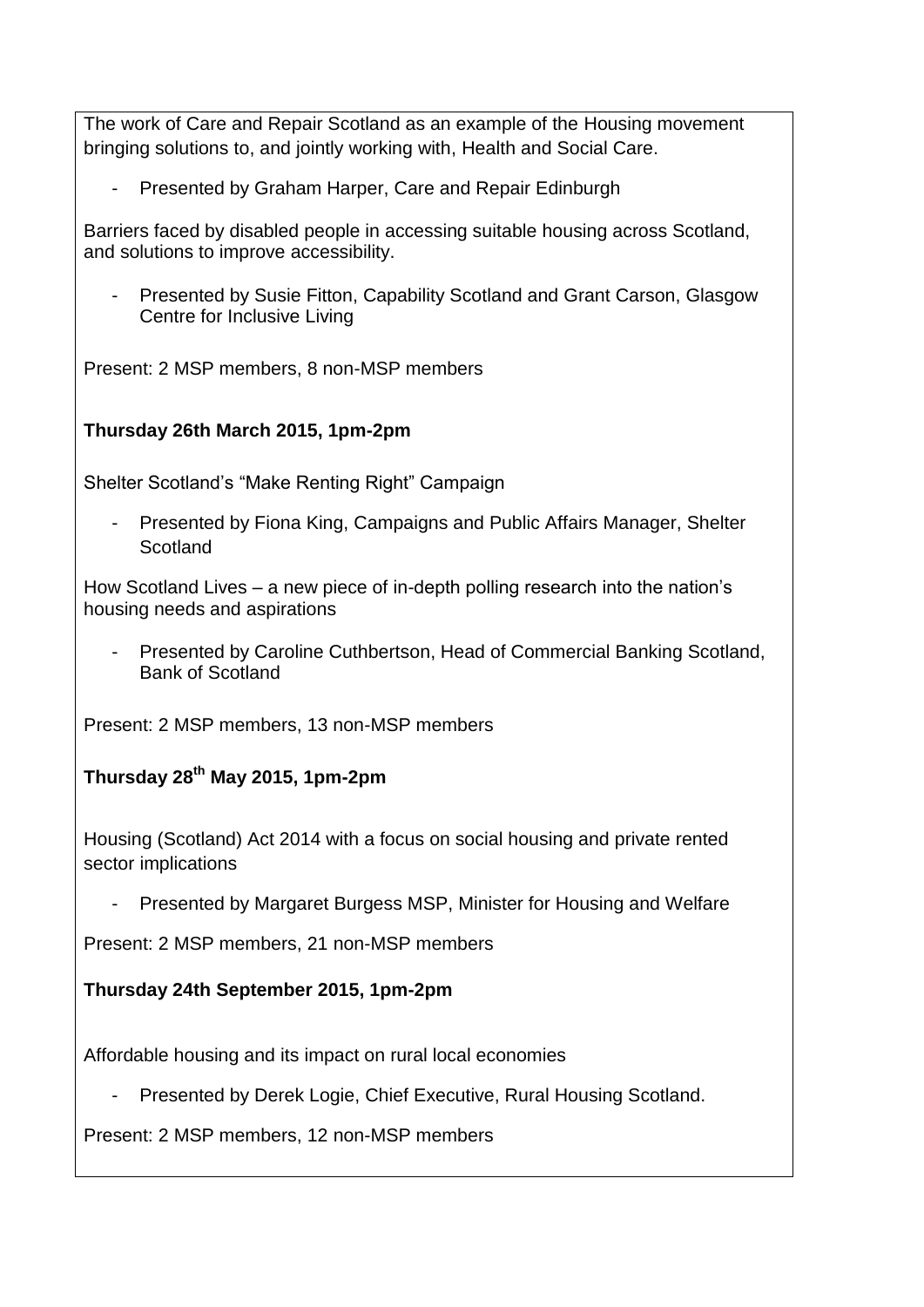# **Thursday 26th November 2015, 1pm-2pm**

Private Housing (Tenancies) (Scotland) Bill introduced in October 2015

- Presented by Malcolm Warrack PRS 4 Scotland

Present: 3 MSP members, 13 non-MSP members

# **MSP MEMBERS OF THE GROUP**

Please provide names and party designation of all MSP members of the Group.

| Alex Johnstone, Scottish Conservative and Unionist Party |
|----------------------------------------------------------|
| <b>Bob Doris, Scottish National Party</b>                |
| Elaine Murray, Scottish Labour                           |
| Gordon MacDonald, Scottish National Party                |
| Hugh Henry, Scottish Labour                              |
| James Dornan, Scottish National Party                    |
| John Mason, Scottish National Party                      |
| Margaret McCulloch, Scottish Labour                      |
| Margaret McDougall, Scottish Labour                      |
| Mark McDonald, Scottish National Party                   |
| Mike MacKenzie, Scottish National Party                  |
| Patrick Harvie, Scottish Green Party                     |
| Paul Martin, Scottish Labour                             |
| Rhoda Grant, Scottish Labour                             |

# **NON-MSP MEMBERS OF THE GROUP**

For organisational members please provide only the name of the organisation, it is not necessary to provide the name(s) of individuals who may represent the organisation at meetings of the Group.

| <b>Individuals</b> | N/A                                            |
|--------------------|------------------------------------------------|
| Organisations      | <b>Tenants Information Service - Secretary</b> |
|                    | Scottish Association of Landlords              |
|                    | <b>Scottish Land and Estates</b>               |
|                    | Scottish Federation of Housing Associations    |
|                    | Chartered Institute of Housing                 |
|                    | <b>Scottish Churches Housing Action</b>        |
|                    | <b>Shelter Scotland</b>                        |
|                    | Royal Incorporation of Architects in Scotland  |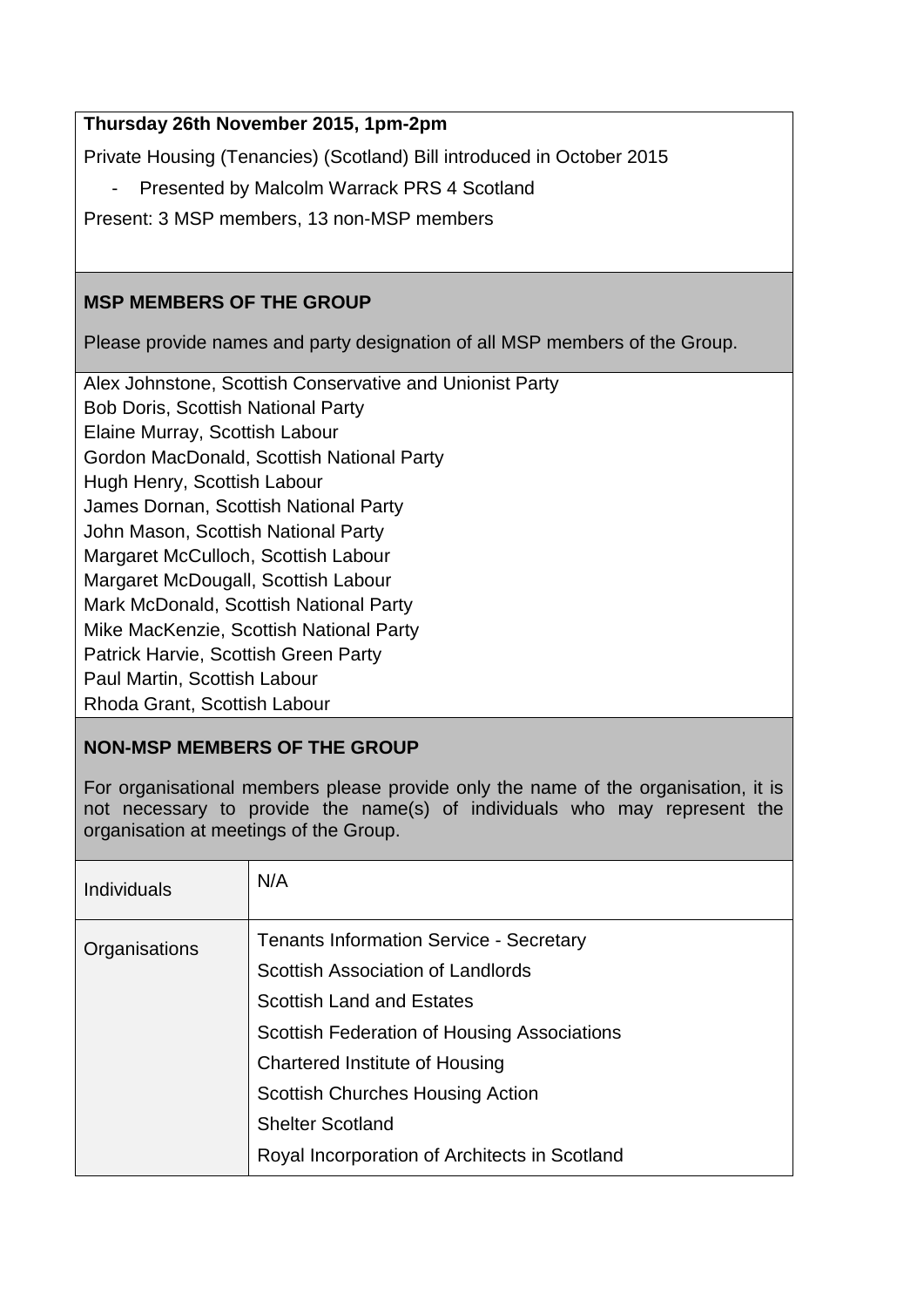| <b>Tenants Participatory Advisory Service</b>    |
|--------------------------------------------------|
| <b>Consumer Focus Scotland</b>                   |
| <b>Scottish Solicitors Property Centre</b>       |
| <b>National Landlords Association</b>            |
| <b>Housing Options Scotland</b>                  |
| <b>Life Changes Trust</b>                        |
| <b>Scottish Cities Alliance</b>                  |
| <b>Homeless Action Scotland</b>                  |
| <b>Leonard Cheshire Disability</b>               |
| <b>Capability Scotland</b>                       |
| <b>Federation of Master Builders</b>             |
| <b>Grampian Housing Association</b>              |
| <b>Salvation Army</b>                            |
| <b>Crisis</b>                                    |
| Pagoda Porter Novelli                            |
| <b>Civil Engineering Contractors Association</b> |

### **GROUP OFFICE BEARERS**

Please provide names for all office bearers. The minimum requirement is that two of the office bearers are MSPs and one of these is Convener – beyond this it is a matter for the Group to decide upon the office bearers it wishes to have. It is permissible to have more than one individual elected to each office, for example, coconveners or multiple deputy conveners.

| Convener               | Margaret McDougall MSP                      |
|------------------------|---------------------------------------------|
| <b>Deputy Convener</b> | Patrick Harvie MSP and Gordon MacDonald MSP |
| Secretary              | <b>Tenants Information Service</b>          |
| Treasurer              | N/A                                         |

### **FINANCIAL BENEFITS OR OTHER BENEFITS RECEIVED BY THE GROUP**

Please provide details of any financial or material benefit(s) received from a single source in a calendar year which has a value, either singly or cumulatively, of more than £500. This includes donations, gifts, hospitality or visits and material assistance such as secretariat support.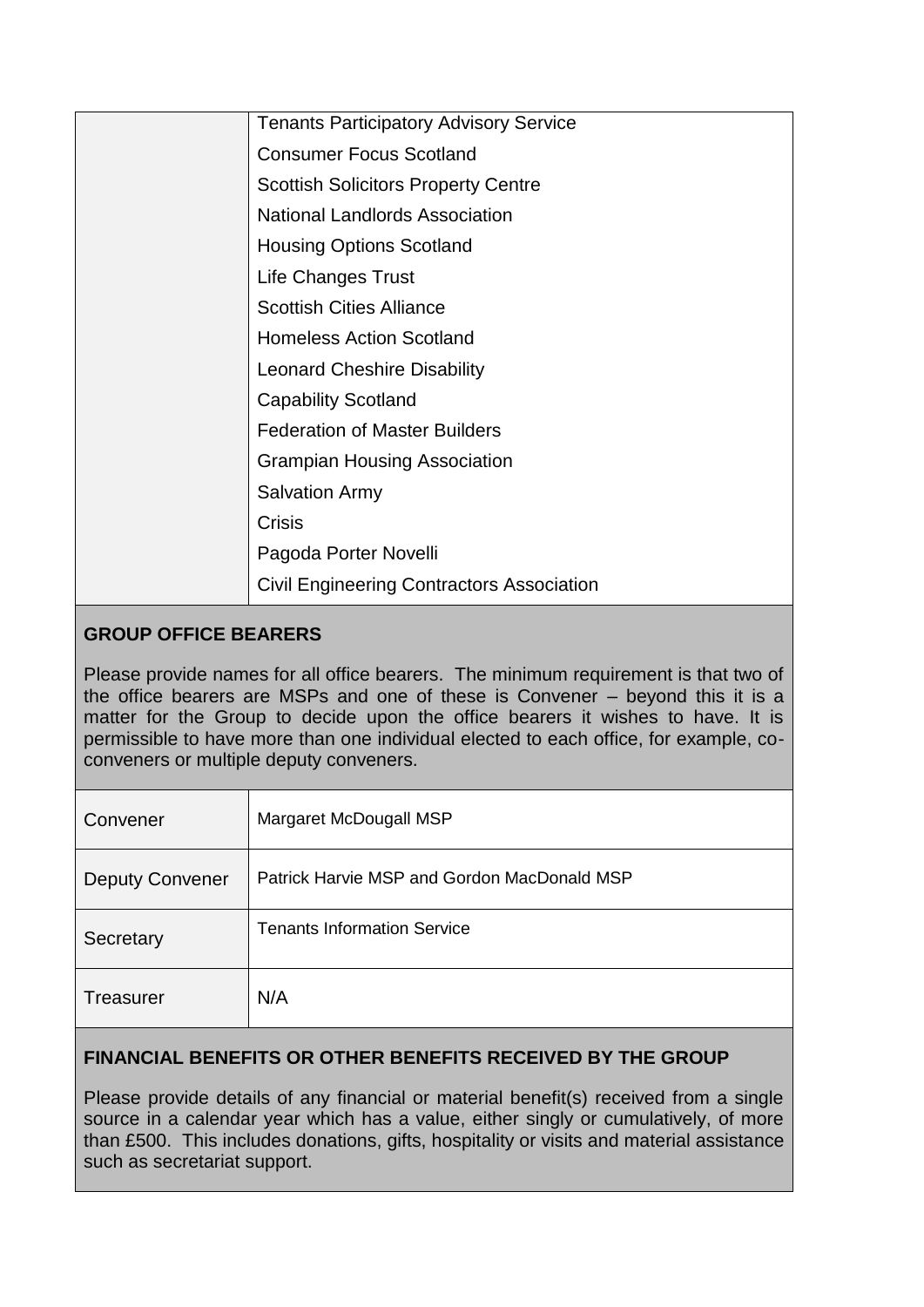Details of material support should include the name of the individual providing support, the value of this support over the year, an estimate of the time spent providing this support and the name of the organisation that this individual is employed by / affiliated to in providing this support.

Groups should provide details of the date on which the benefit was received, the value of the benefit and a brief description of the benefit.

If the Group is not disclosing any financial information please tick the box to confirm that the Group has considered the support received, but concluded it totalled under the threshold for disclosure (£500).

Secretariat support is provided by Lynda Johnstone, Development Manager, and Leanne Thomas, Marketing Officer, of the Tenants Information Service.

The Tenants Information Service contract rate for work is £80 per hour which includes professional Development Manager support and includes a dedicated and full administration service; liaison with the Convenor, meeting preparation and calling notices, minute taking and preparation, liaising with members, point of contact for speakers,

For each meeting:

- 1) Preparation for the meeting agenda setting, preparation of the minutes, calling notices  $-3$  hours (£240)
- 2) Attendance at the meeting 3 hours (£240)
- 3) Total £480

The Cross Party Group on Housing hold 4 meetings a year, therefore the total cost of Secretariat support is £1,920 annually, however this is offered in kind from the Tenants Information Service.

### **SUBSCRIPTION CHARGED BY THE GROUP**

Please provide details of the amount charged and the purpose for which the subscription is intended to be used.

N/A

# **CONVENER CONTACT DETAILS**

| Name                     | Margaret McDougall MSP    |
|--------------------------|---------------------------|
| Parliamentary<br>address | MG12, Scottish Parliament |